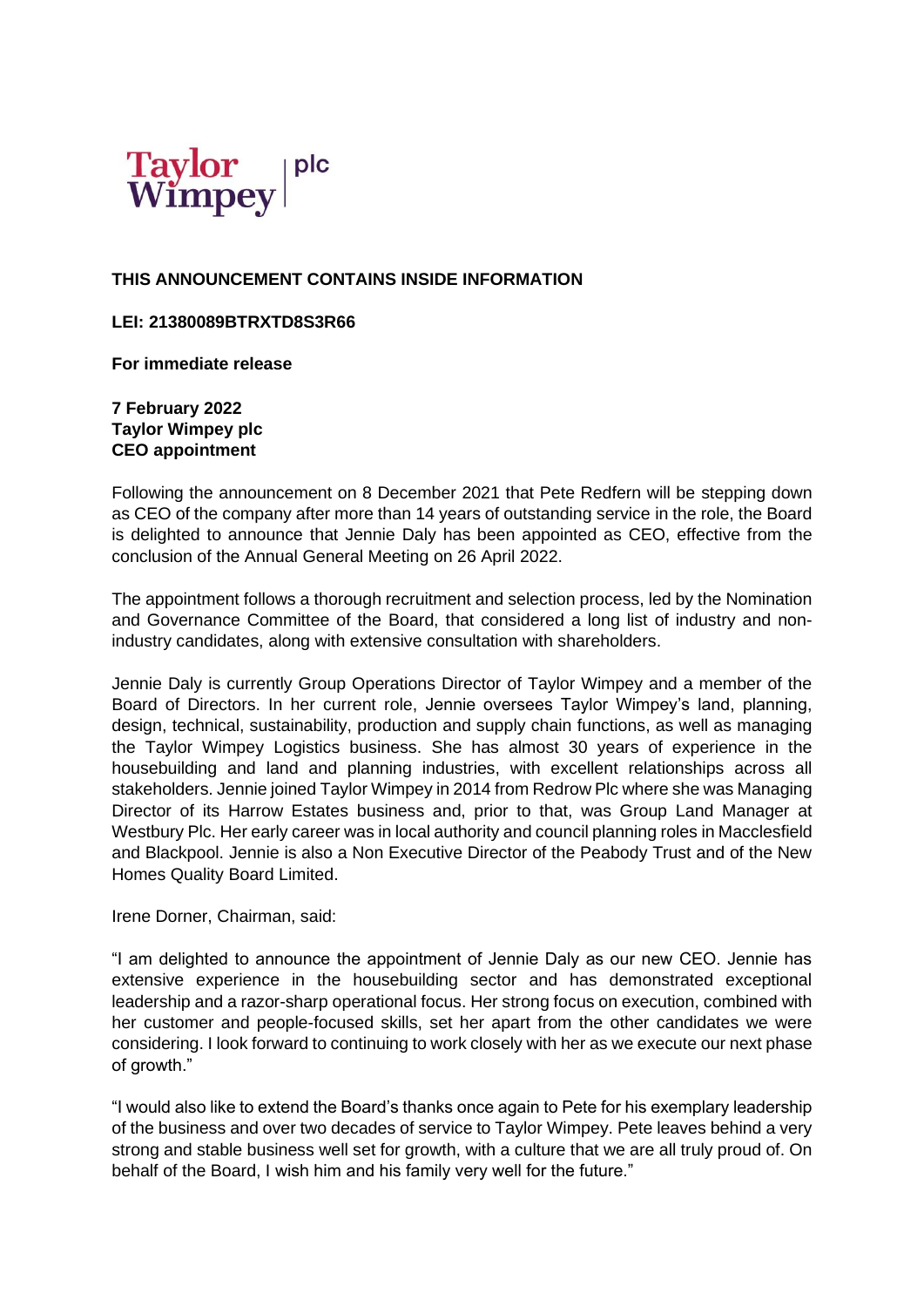Jennie Daly, CEO Designate, said:

"It is an honour and privilege to take on the role of CEO at Taylor Wimpey and I am delighted to have the support of the Board and our Executive and wider teams. This is an outstanding business with a strong landbank and strategic land pipeline, and a talented and committed team. Taylor Wimpey is strongly positioned to deliver sustainable sector-leading growth and returns, whilst always operating as a responsible business. I am energised by the opportunities at Taylor Wimpey and look forward to working closely with the Board and our teams to deliver on the significant potential at the company."

As previously announced, the Board also confirms that a search is underway to identify two new Non Executive Directors, with a focus on operational and industry expertise, as well as customer service experience.

Pete Redfern will step down from the Board at the conclusion of the AGM on 26 April 2022 and will be available to the business to ensure an orderly transition until his notice period ends on 8 December 2022.

### **Remuneration arrangements**

Jennie Daly's remuneration arrangements have been set in accordance with the Directors' Remuneration Policy approved by shareholders at the AGM on 23 April 2020.

Jennie's remuneration package comprises:

- A salary of £750,000
- Pension in line with the rate applying to the majority of the workforce, of 10% of salary
- A bonus opportunity of 150% of salary (earned in respect of FY22)
- Performance Share Plan (PSP) award for 2022 of 200% of salary, subject to the same performance conditions as applied to the 2022 PSP award for the Group Finance **Director**

Full details will be set out in the Directors' Remuneration Report in the 2021 Annual Report and Accounts.

Consistent with his contractual terms, Pete Redfern will be paid salary, pension and benefits in the normal way until the expiry of his 12-month notice period on 8 December 2022. As a good leaver for the purpose of the bonus and PSP rules, he will be eligible to earn a pro rata bonus to 26 April and will retain a pro rata entitlement to outstanding PSP awards, in both cases subject to the achievement of the relevant performance conditions. Further details will be set out in the Directors' Remuneration Report in the 2021 Annual Report and Accounts.

## **The person responsible for releasing this announcement is Alice Black – Group General Counsel and Company Secretary.**

– Ends –